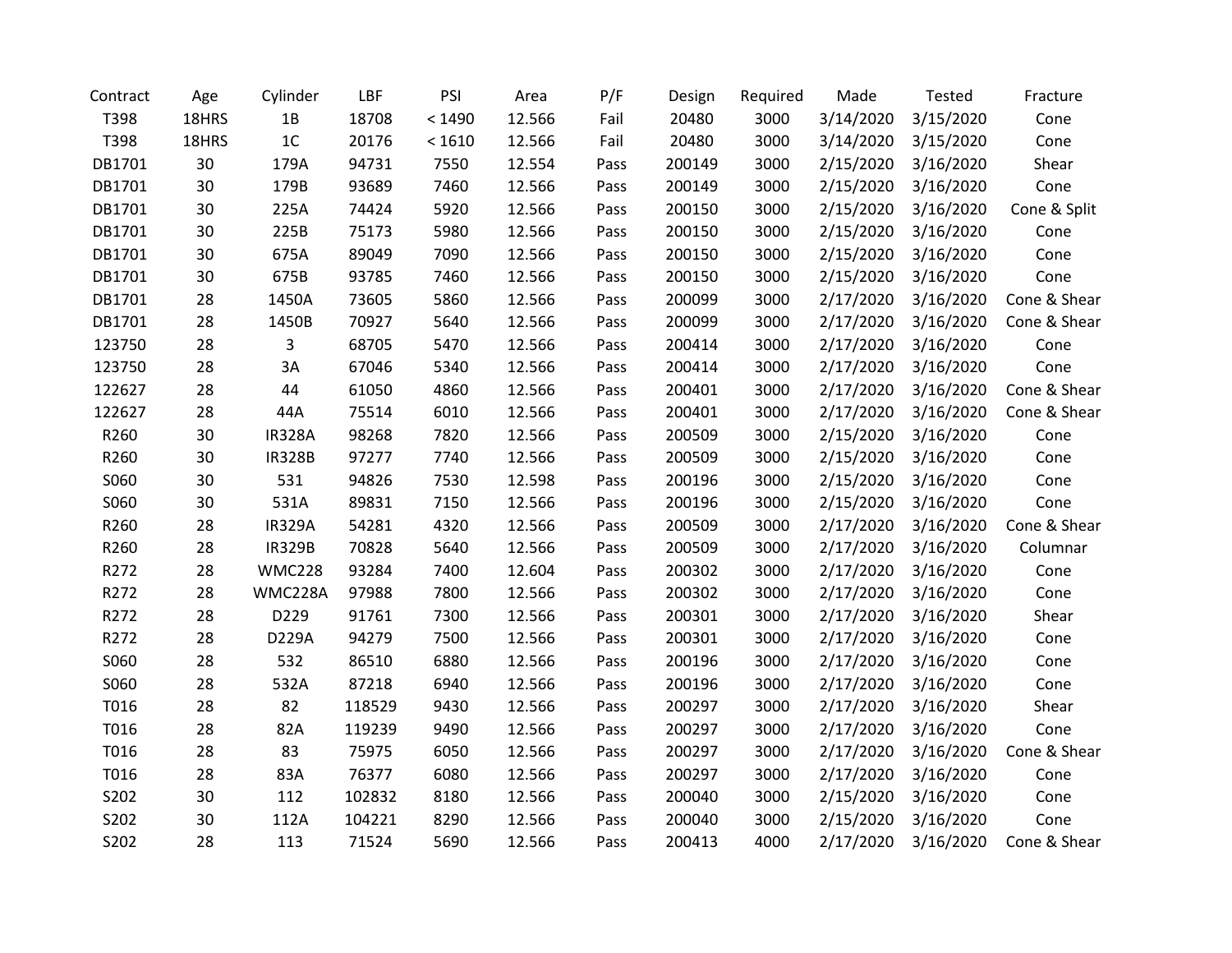| S202        | 28    | 113A           | 65447  | 5210   | 12.566 | Pass | 200413 | 4000  | 2/17/2020 | 3/16/2020 | Cone & Shear  |
|-------------|-------|----------------|--------|--------|--------|------|--------|-------|-----------|-----------|---------------|
| S202        | 28    | 114            | 65656  | 5220   | 12.566 | Pass | 200413 | 4000  | 2/17/2020 | 3/16/2020 | Shear         |
| S202        | 28    | 114A           | 65699  | 5230   | 12.566 | Pass | 200413 | 4000  | 2/17/2020 | 3/16/2020 | Cone          |
| S202        | 28    | 115            | 152389 | 5390   | 28.274 | Pass | 200144 | 3000  | 2/17/2020 | 3/16/2020 | Cone          |
| S202        | 28    | 115A           | 147156 | 5200   | 28.274 | Pass | 200144 | 3000  | 2/17/2020 | 3/16/2020 | Cone & Shear  |
| DB1801      | 28    | 22ARK          | 156061 | 12420  | 12.566 | Pass | 19038  | 10000 | 2/17/2020 | 3/16/2020 | Cone          |
| DB1801      | 28    | 22ARK          | 164644 | 13100  | 12.566 | Pass | 19038  | 10000 | 2/17/2020 | 3/16/2020 | Cone          |
| S277        | 28    | C17            | 97840  | 7790   | 12.566 | Pass | 200345 | 4000  | 2/17/2020 | 3/16/2020 | Cone          |
| S277        | 28    | $C17-A$        | 94506  | 7520   | 12.566 | Pass | 200345 | 4000  | 2/17/2020 | 3/16/2020 | Cone          |
| S277        | 28    | C18            | 86707  | 6870   | 12.617 | Pass | 200344 | 4000  | 2/17/2020 | 3/16/2020 | Cone          |
| S277        | 28    | $C18-A$        | 95200  | 7580   | 12.566 | Pass | 200344 | 4000  | 2/17/2020 | 3/16/2020 | Cone          |
| T398        | 23 HR | 1D             | 24255  | < 1930 | 12.566 | Fail | 200480 | 3000  | 3/14/2020 | 3/16/2020 | Cone          |
| T398        | 23 HR | 1E             | 25977  | < 2070 | 12.566 | Fail | 200480 | 3000  | 3/14/2020 | 3/16/2020 | Cone & Shear  |
| 111041      | 28    | BR2-11         | 79837  | 6350   | 12.566 | Pass | 200316 | 3000  | 2/17/2020 | 3/16/2020 | Cone & Shear  |
| 111041      | 28    | <b>BR2-11A</b> | 76015  | 6050   | 12.566 | Pass | 200316 | 3000  | 2/17/2020 | 3/16/2020 | Cone & Shear  |
| S300        | 28    | 13             | 95046  | 7560   | 12.566 | Pass | 200040 | 3000  | 2/17/2020 | 3/16/2020 | Shear         |
| S300        | 28    | 13A            | 89018  | 7080   | 12.566 | Pass | 200040 | 3000  | 2/17/2020 | 3/16/2020 | Cone & Shear  |
| T065        | 28    | 10             | 97243  | 7740   | 12.566 | Pass | 200411 | 3000  | 2/17/2020 | 3/16/2020 | Cone & Shear  |
| T065        | 28    | 10A            | 98029  | 7800   | 12.566 | Pass | 200411 | 3000  | 2/17/2020 | 3/16/2020 | Cone & Shear  |
| DB1701      | 28    | 180A           | 93178  | 7410   | 12.566 | Pass | 200125 | 3000  | 2/17/2020 | 3/16/2020 | Cone & Split  |
| DB1701      | 28    | 180B           | 93149  | 7410   | 12.566 | Pass | 200125 | 3000  | 2/17/2020 | 3/16/2020 | Cone          |
| DB1701      | 28    | 1368           | 104746 | 3700   | 28.274 | Pass | 200144 | 3000  | 2/17/2020 | 3/16/2020 | Cone          |
| DB1701      | 28    | 1368B          | 93345  | 3300   | 28.274 | Pass | 200144 | 3000  | 2/17/2020 | 3/16/2020 | Cone          |
| S358        | 28    | 26             | 134135 | 10670  | 12.566 | Pass | 200153 | 3000  | 2/17/2020 | 3/16/2020 | Cone          |
| <b>S358</b> | 28    | 26A            | 137367 | 10930  | 12.566 | Pass | 200153 | 3000  | 2/17/2020 | 3/16/2020 | Cone          |
| T234        | 28    | 35             | 92552  | 7370   | 12.566 | Pass | 19345  | 4000  | 2/17/2020 | 3/16/2020 | Columnar      |
| T234        | 28    | 35A            | 113430 | 9030   | 12.566 | Pass | 19345  | 4000  | 2/17/2020 | 3/16/2020 | Columnar      |
| 106077      | 28    | 16A            | 63920  | 5090   | 12.566 | Pass | 200286 | 3000  | 2/17/2020 | 3/16/2020 | Cone          |
| 106077      | 28    | 16A            | 63205  | 5030   | 12.566 | Pass | 200286 | 3000  | 2/17/2020 | 3/16/2020 | Shear         |
| Q029        | 28    | 450A           | 73262  | 5830   | 12.566 | Pass | 200058 | 3000  | 2/17/2020 | 3/16/2020 | <none></none> |
| Q029        | 28    | 450A           | 70104  | 5580   | 12.566 | Pass | 200058 | 3000  | 2/17/2020 | 3/16/2020 | Cone          |
| Q030        | 28    | 434A           | 67938  | 5410   | 12.566 | Pass | 200359 | 3000  | 2/17/2020 | 3/16/2020 | Cone          |
| Q030        | 28    | 434A           | 67762  | 5390   | 12.566 | Pass | 200359 | 3000  | 2/17/2020 | 3/16/2020 | Cone          |
| S258        | 28    | 22A            | 60392  | 4800   | 12.579 | Pass | 200210 | 3000  | 2/17/2020 | 3/16/2020 | Cone & Shear  |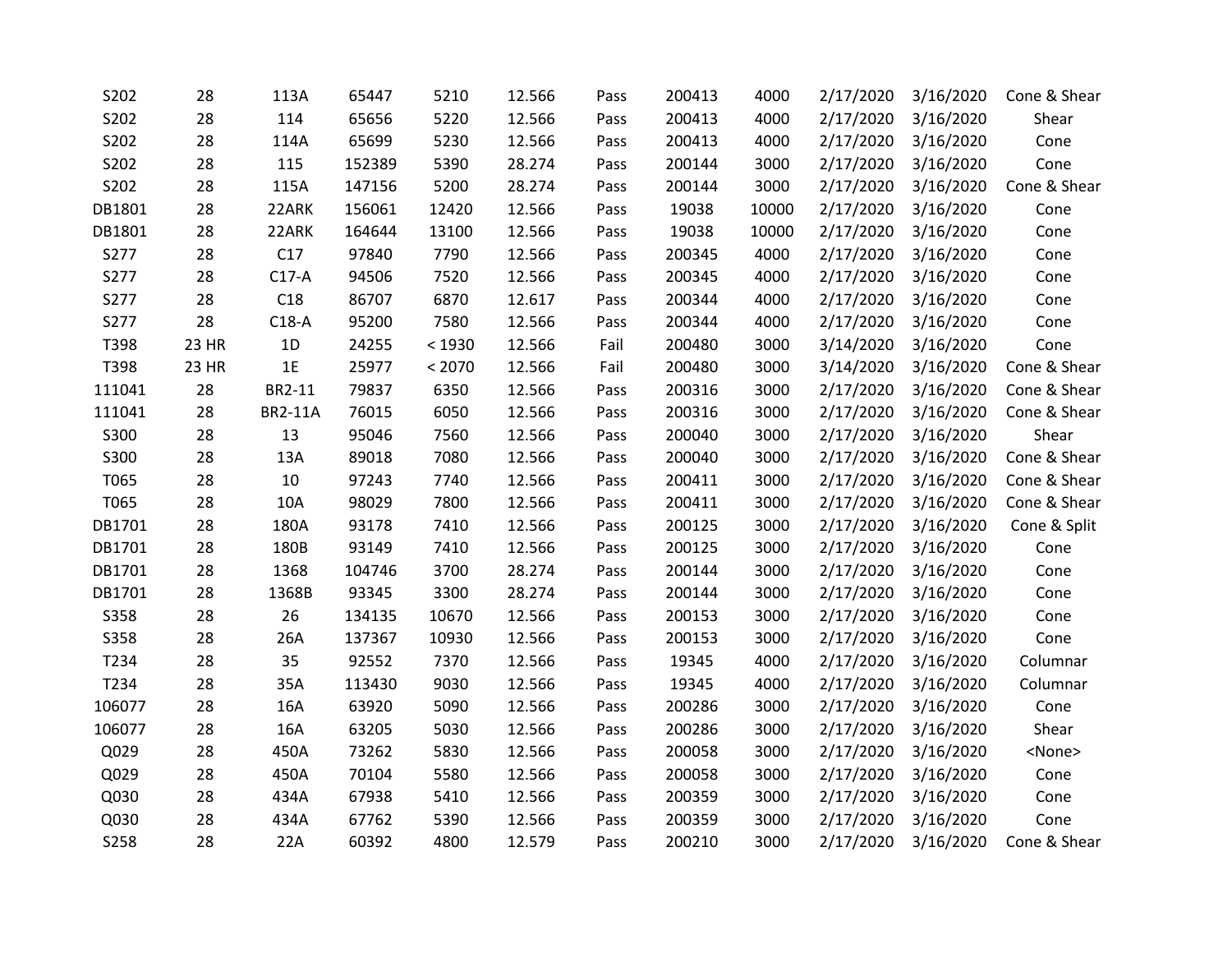| S258       | 28 | 22A            | 51150  | 4070  | 12.566 | Pass | 200210 | 3000 | 2/17/2020 | 3/16/2020 | Cone & Shear |
|------------|----|----------------|--------|-------|--------|------|--------|------|-----------|-----------|--------------|
| S272       | 28 | 18A            | 75316  | 5980  | 12.585 | Pass | 200054 | 4000 | 2/17/2020 | 3/16/2020 | Cone         |
| S272       | 28 | 18A            | 73193  | 5820  | 12.566 | Pass | 200054 | 4000 | 2/17/2020 | 3/16/2020 | Cone & Shear |
| T079       | 28 | 82A            | 96201  | 7660  | 12.566 | Pass | 200065 | 4000 | 2/17/2020 | 3/16/2020 | Cone         |
| T079       | 28 | 82A            | 91833  | 7310  | 12.566 | Pass | 200065 | 4000 | 2/17/2020 | 3/16/2020 | Cone & Shear |
| T281       | 28 | 48A            | 90448  | 7200  | 12.566 | Pass | 200084 | 3000 | 2/17/2020 | 3/16/2020 | Columnar     |
| T281       | 28 | 48A            | 75659  | 6020  | 12.566 | Pass | 200084 | 3000 | 2/17/2020 | 3/16/2020 | Columnar     |
| T343       | 30 | 3A             | 88880  | 7090  | 12.529 | Pass | 200322 | 4000 | 2/15/2020 | 3/16/2020 | Cone & Split |
| T343       | 30 | 3A             | 90605  | 7210  | 12.566 | Pass | 200322 | 4000 | 2/15/2020 | 3/16/2020 | Cone & Shear |
| T345       | 28 | 11A            | 57202  | 4550  | 12.566 | Pass | 200269 | 3000 | 2/17/2020 | 3/16/2020 | Cone & Shear |
| T345       | 28 | 11A            | 57553  | 4580  | 12.566 | Pass | 200269 | 3000 | 2/17/2020 | 3/16/2020 | Cone & Shear |
| T345       | 28 | 12A            | 60159  | 4790  | 12.566 | Pass | 200429 | 3000 | 2/17/2020 | 3/16/2020 | Columnar     |
| T345       | 28 | 12A            | 60134  | 4790  | 12.566 | Pass | 200429 | 3000 | 2/17/2020 | 3/16/2020 | Cone         |
| T348       | 28 | 5A             | 72071  | 5700  | 12.654 | Pass | 200200 | 3000 | 2/17/2020 | 3/16/2020 | Cone & Shear |
| T348       | 28 | 5A             | 70451  | 5610  | 12.566 | Pass | 200200 | 3000 | 2/17/2020 | 3/16/2020 | Cone & Split |
| T349       | 28 | 4A             | 73899  | 5880  | 12.56  | Pass | 200233 | 3000 | 2/17/2020 | 3/16/2020 | Cone & Shear |
| T349       | 28 | 4A             | 73041  | 5810  | 12.566 | Pass | 200233 | 3000 | 2/17/2020 | 3/16/2020 | Cone         |
| <b>DZA</b> | 28 | $\overline{2}$ | 92474  | 7360  | 12.566 | Pass | 200371 | 3500 | 2/17/2020 | 3/16/2020 | Cone         |
| <b>DZA</b> | 28 | 2A             | 89744  | 7140  | 12.566 | Pass | 200371 | 3500 | 2/17/2020 | 3/16/2020 | Cone & Shear |
| <b>DZA</b> | 30 | 16M            | 123047 | 9800  | 12.56  | Pass | 200370 | 5500 | 2/15/2020 | 3/16/2020 | Cone         |
| <b>DZA</b> | 30 | 16M            | 128782 | 10250 | 12.566 | Pass | 200370 | 5500 | 2/15/2020 | 3/16/2020 | Cone         |
| <b>DZA</b> | 30 | 7D             | 169919 | 13520 | 12.566 | Pass | 200372 | 9500 | 2/15/2020 | 3/16/2020 | Cone         |
| <b>DZA</b> | 30 | 7D             | 171889 | 13680 | 12.566 | Pass | 200372 | 9500 | 2/15/2020 | 3/16/2020 | Cone         |
| <b>DZA</b> | 30 | 7L             | 164065 | 13060 | 12.566 | Pass | 200372 | 9500 | 2/15/2020 | 3/16/2020 | Cone & Shear |
| <b>DZA</b> | 30 | 7L             | 160818 | 12800 | 12.566 | Pass | 200372 | 9500 | 2/15/2020 | 3/16/2020 | Cone & Shear |
| <b>DZA</b> | 30 | 9D             | 91638  | 7290  | 12.566 | Pass | 200370 | 5000 | 2/15/2020 | 3/16/2020 | Cone & Shear |
| <b>DZA</b> | 30 | 9D             | 71962  | 5730  | 12.566 | Pass | 200370 | 5000 | 2/15/2020 | 3/16/2020 | Cone & Shear |
| <b>DZA</b> | 30 | 9L             | 132577 | 10550 | 12.566 | Pass | 200370 | 5000 | 2/15/2020 | 3/16/2020 | Cone & Shear |
| <b>DZA</b> | 30 | 9L             | 148286 | 11800 | 12.566 | Pass | 200370 | 5000 | 2/15/2020 | 3/16/2020 | Cone & Split |
| <b>DZA</b> | 28 | 17L            | 141551 | 11260 | 12.566 | Pass | 200370 | 7000 | 2/17/2020 | 3/16/2020 | Cone         |
| <b>DZA</b> | 28 | 17L            | 139731 | 11120 | 12.566 | Pass | 200370 | 7000 | 2/17/2020 | 3/16/2020 | Cone & Shear |
| <b>DZA</b> | 28 | 18D            | 156445 | 12450 | 12.566 | Pass | 200370 | 5500 | 2/17/2020 | 3/16/2020 | Cone & Shear |
| <b>DZA</b> | 28 | 18D            | 163403 | 13000 | 12.566 | Pass | 200370 | 5500 | 2/17/2020 | 3/16/2020 | Cone         |
| R279       | 30 | 159A           | 64555  | 5140  | 12.566 | Pass | 200406 | 3000 | 2/15/2020 | 3/16/2020 | Cone & Shear |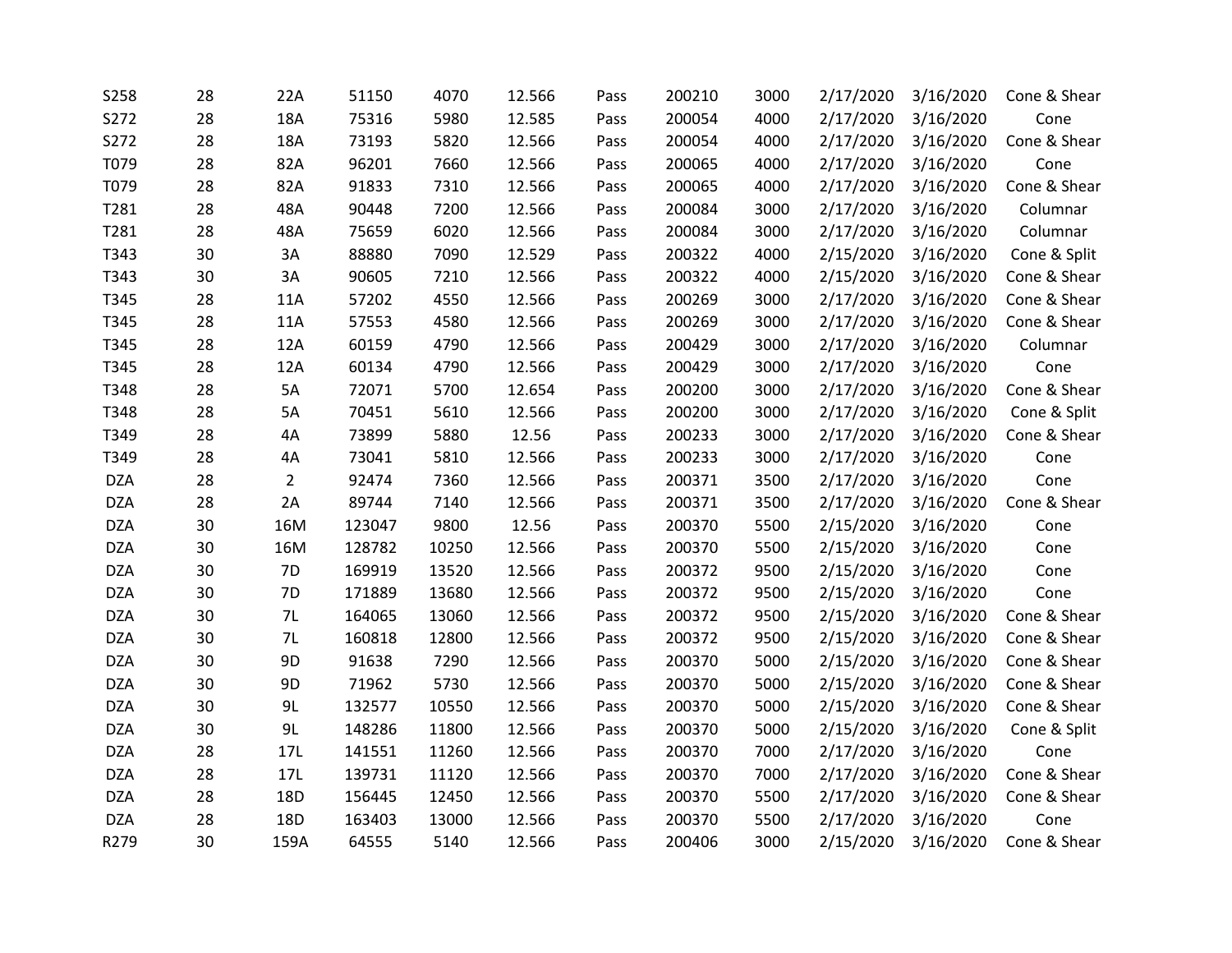| R279   | 30   | 159A           | 68604  | 5460   | 12.566 | Pass | 200406         | 3000 | 2/15/2020 | 3/16/2020 | Cone & Split |
|--------|------|----------------|--------|--------|--------|------|----------------|------|-----------|-----------|--------------|
| S300   | 30   | 12             | 88639  | 7050   | 12.566 | Pass | 200040         | 3000 | 2/15/2020 | 3/16/2020 | Cone         |
| S300   | 30   | 12A            | 96400  | 7670   | 12.566 | Pass | 200040         | 3000 | 2/15/2020 | 3/16/2020 | Cone         |
| T285   | 28   | 9              | 75801  | 6030   | 12.566 | Pass | 200071         | 4000 | 2/17/2020 | 3/16/2020 | Cone         |
| T285   | 28   | <b>9A</b>      | 76585  | 6090   | 12.566 | Pass | 200071         | 4000 | 2/17/2020 | 3/16/2020 | Cone         |
| P230   | 28   | 1734           | 62564  | 4980   | 12.566 | Pass | 200154         | 3000 | 2/17/2020 | 3/16/2020 | Cone & Shear |
| P230   | 28   | 1734A          | 61748  | 4910   | 12.566 | Pass | 200154         | 3000 | 2/17/2020 | 3/16/2020 | Cone & Shear |
| 190311 | 28   | 5              | 80297  | 6390   | 12.566 | Pass | 19926          | 3000 | 2/17/2020 | 3/16/2020 | Cone & Shear |
| 190311 | 28   | 5A             | 80884  | 6440   | 12.566 | Pass | 19926          | 3000 | 2/17/2020 | 3/16/2020 | Cone & Shear |
| 121515 | 28   | 11             | 72155  | 5740   | 12.566 | Pass | 200063         | 3000 | 2/17/2020 | 3/16/2020 | Cone & Shear |
| 121515 | 28   | 11A            | 67367  | 5360   | 12.566 | Pass | 200063         | 3000 | 2/17/2020 | 3/16/2020 | Columnar     |
| Q029   | 28   | 451A           | 73102  | 5820   | 12.566 | Pass | 200285         | 4000 | 2/17/2020 | 3/16/2020 | Columnar     |
| Q029   | 28   | 451A           | 75819  | 6030   | 12.566 | Pass | 200285         | 4000 | 2/17/2020 | 3/16/2020 | Cone & Shear |
| Q029   | 28   | 452A           | 80144  | 6380   | 12.566 | Pass | 200285         | 4000 | 2/17/2020 | 3/16/2020 | Cone         |
| Q029   | 28   | 452A           | 82140  | 6540   | 12.566 | Pass | 200285         | 4000 | 2/17/2020 | 3/16/2020 | Cone         |
| Q297   | 28   | 351A           | 83476  | 6640   | 12.566 | Pass | 200286         | 3000 | 2/17/2020 | 3/16/2020 | Cone & Shear |
| Q297   | 28   | 351A           | 85317  | 6790   | 12.566 | Pass | 200286         | 3000 | 2/17/2020 | 3/16/2020 | Cone         |
| S127   | 28   | 130            | 81597  | 6520   | 12.51  | Pass | 200040         | 3000 | 2/17/2020 | 3/16/2020 | Cone & Shear |
| S127   | 28   | 130A           | 89023  | 7080   | 12.566 | Pass | 200040         | 3000 | 2/17/2020 | 3/16/2020 | Cone         |
| T398   | 46HR | 1F             | 29998  | < 2390 | 12.566 | Fail | 200480         | 3500 | 3/14/2020 | 3/16/2020 | Cone         |
| T398   | 46HR | 1 <sub>G</sub> | 29240  | < 2330 | 12.566 | Fail | 200480         | 3500 | 3/14/2020 | 3/16/2020 | Cone         |
| T340   | 28   | 8              | 97606  | 7770   | 12.566 | Pass | <b>BAG MIX</b> | 3500 | 2/18/2020 | 3/17/2020 | Shear        |
| T340   | 28   | <b>8A</b>      | 99510  | 7920   | 12.566 | Pass | <b>BAG MIX</b> | 3500 | 2/18/2020 | 3/17/2020 | Cone         |
| DB1701 | 28   | 783A           | 88159  | 6990   | 12.617 | Pass | 200150         | 3000 | 2/18/2020 | 3/17/2020 | Cone & Shear |
| DB1701 | 28   | 783B           | 93325  | 7430   | 12.566 | Pass | 200150         | 3000 | 2/18/2020 | 3/17/2020 | Cone         |
| DB1701 | 28   | 2060A          | 150315 | 5320   | 28.274 | Pass | 200098         | 3000 | 2/18/2020 | 3/17/2020 | Cone & Shear |
| DB1701 | 28   | 2060B          | 159306 | 5630   | 28.274 | Pass | 200098         | 3000 | 2/18/2020 | 3/17/2020 | Cone & Shear |
| T079   | 28   | 83A            | 73246  | 5820   | 12.579 | Pass | 200066         | 3000 | 2/18/2020 | 3/17/2020 | Cone & Shear |
| T079   | 28   | 83A            | 69505  | 5530   | 12.566 | Pass | 200066         | 3000 | 2/18/2020 | 3/17/2020 | Cone         |
| T265   | 28   | 5A             | 100362 | 7990   | 12.566 | Pass | <b>GROUT</b>   | 3000 | 2/18/2020 | 3/17/2020 | Cone & Shear |
| T265   | 28   | 5A             | 95359  | 7590   | 12.566 | Pass | <b>GROUT</b>   | 3000 | 2/18/2020 | 3/17/2020 | Columnar     |
| T285   | 28   | 10             | 53797  | 4280   | 12.566 | Pass | 200337         | 3000 | 2/18/2020 | 3/17/2020 | Columnar     |
| T285   | 28   | 10A            | 56519  | 4500   | 12.566 | Pass | 200337         | 3000 | 2/18/2020 | 3/17/2020 | Shear        |
| S307   | 14   | 24B            | 60888  | 4850   | 12.566 | Pass | 200396         | 3000 | 3/3/2020  | 3/17/2020 | Cone         |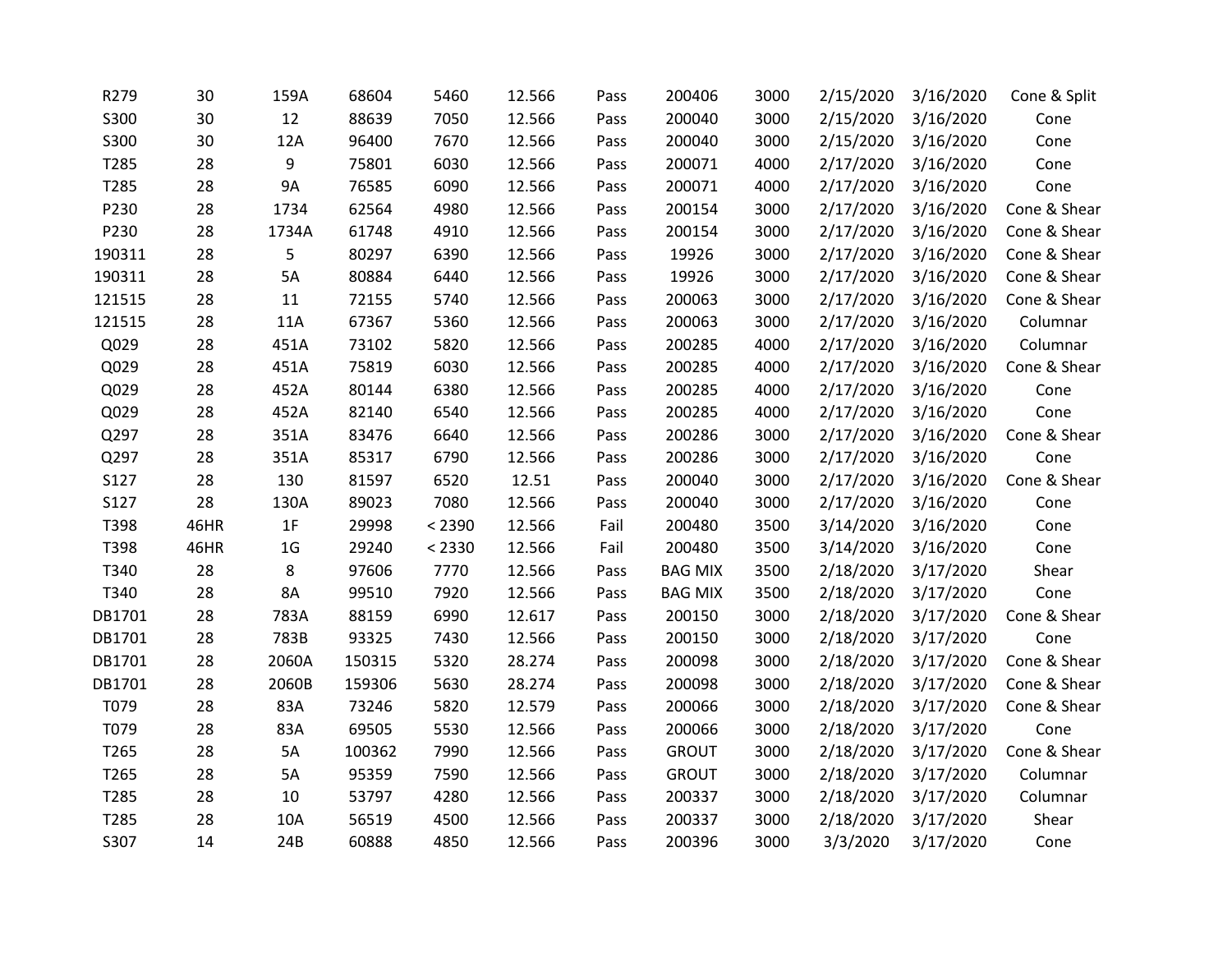| S359        | 18HR | <b>7B</b>     | 36220  | < 2880 | 12.566 | Fail | 200136 | 3000 | 3/16/2020 | 3/17/2020 | Cone & Shear |
|-------------|------|---------------|--------|--------|--------|------|--------|------|-----------|-----------|--------------|
| S359        | 18HR | 7C            | 43196  | 3440   | 12.566 | Pass | 200136 | 3000 | 3/16/2020 | 3/17/2020 | Cone & Shear |
| 111041      | 28   | <b>BR1-7</b>  | 67133  | 5340   | 12.566 | Pass | 200316 | 3000 | 2/19/2020 | 3/18/2020 | Cone & Shear |
| 111041      | 28   | <b>BR1-7A</b> | 67983  | 5410   | 12.566 | Pass | 200316 | 3000 | 2/19/2020 | 3/18/2020 | Cone & Shear |
| R260        | 28   | <b>IR330A</b> | 88724  | 7060   | 12.566 | Pass | 200110 | 3000 | 2/19/2020 | 3/18/2020 | Cone         |
| R260        | 28   | <b>IR330B</b> | 84911  | 6760   | 12.566 | Pass | 200110 | 3000 | 2/19/2020 | 3/18/2020 | Cone         |
| S300        | 28   | 14            | 80856  | 6430   | 12.566 | Pass | 200040 | 3000 | 2/19/2020 | 3/18/2020 | Cone         |
| S300        | 28   | 14A           | 81801  | 6510   | 12.566 | Pass | 200040 | 3000 | 2/19/2020 | 3/18/2020 | Cone         |
| 122627      | 28   | 45            | 84456  | 6720   | 12.566 | Pass | 200401 | 3000 | 2/19/2020 | 3/18/2020 | Cone         |
| 122627      | 28   | 45A           | 80407  | 6400   | 12.566 | Pass | 200401 | 3000 | 2/19/2020 | 3/18/2020 | Cone         |
| 123750      | 28   | 5             | 68440  | 5450   | 12.566 | Pass | 200162 | 3000 | 2/19/2020 | 3/18/2020 | Shear        |
| 123750      | 28   | 5A            | 64144  | 5100   | 12.566 | Pass | 200162 | 3000 | 2/19/2020 | 3/18/2020 | Cone & Split |
| DB1701      | 28   | 181A          | 86488  | 6850   | 12.623 | Pass | 200125 | 3000 | 2/19/2020 | 3/18/2020 | Cone & Shear |
| DB1701      | 28   | 181B          | 86196  | 6860   | 12.566 | Pass | 200125 | 3000 | 2/19/2020 | 3/18/2020 | Cone         |
| DB1701      | 28   | 1451A         | 65703  | 5230   | 12.566 | Pass | 200099 | 3000 | 2/19/2020 | 3/18/2020 | Cone & Shear |
| DB1701      | 28   | 1451B         | 66129  | 5260   | 12.566 | Pass | 200099 | 3000 | 2/19/2020 | 3/18/2020 | Cone         |
| DB1701      | 28   | 2120A         | 76229  | 6070   | 12.566 | Pass | 200150 | 3000 | 2/19/2020 | 3/18/2020 | Cone & Shear |
| DB1701      | 28   | 2120B         | 76704  | 6100   | 12.566 | Pass | 200150 | 3000 | 2/19/2020 | 3/18/2020 | Cone & Shear |
| 140134      | 28   | 12A           | 77333  | 6150   | 12.566 | Pass | 19699  | 4000 | 2/19/2020 | 3/18/2020 | Cone         |
| 140134      | 28   | 12B           | 80140  | 6380   | 12.566 | Pass | 19699  | 4000 | 2/19/2020 | 3/18/2020 | Cone & Shear |
| R078        | 28   | 72            | 85754  | 6820   | 12.566 | Pass | 200207 | 3000 | 2/19/2020 | 3/18/2020 | Cone         |
| R078        | 28   | 72A           | 85156  | 6780   | 12.566 | Pass | 200207 | 3000 | 2/19/2020 | 3/18/2020 | Cone         |
| S060        | 28   | 533           | 69898  | 5550   | 12.592 | Pass | 200196 | 3000 | 2/19/2020 | 3/18/2020 | Cone         |
| S060        | 28   | 533A          | 67494  | 5370   | 12.566 | Pass | 200196 | 3000 | 2/19/2020 | 3/18/2020 | Cone & Shear |
| <b>S358</b> | 28   | 27            | 136593 | 10870  | 12.566 | Pass | 200153 | 3000 | 2/19/2020 | 3/18/2020 | Cone         |
| S358        | 28   | 27A           | 140536 | 11210  | 12.535 | Pass | 200153 | 3000 | 2/19/2020 | 3/18/2020 | Cone         |
| T234        | 28   | 36            | 130587 | 10390  | 12.566 | Pass | 19345  | 4000 | 2/19/2020 | 3/18/2020 | Cone & Shear |
| T234        | 28   | 36A           | 110476 | 8790   | 12.566 | Pass | 19345  | 4000 | 2/19/2020 | 3/18/2020 | Cone & Shear |
| 106077      | 28   | 17A           | 90933  | 7240   | 12.566 | Pass | 200286 | 3000 | 2/19/2020 | 3/18/2020 | Cone & Split |
| 106077      | 28   | 17A           | 95236  | 7580   | 12.566 | Pass | 200286 | 3000 | 2/19/2020 | 3/18/2020 | Cone         |
| Q029        | 28   | 453A          | 74381  | 5920   | 12.566 | Pass | 200058 | 3000 | 2/19/2020 | 3/18/2020 | Shear        |
| Q029        | 28   | 453A          | 72501  | 5770   | 12.566 | Pass | 200058 | 3000 | 2/19/2020 | 3/18/2020 | Cone & Shear |
| S272        | 28   | 19A           | 67495  | 5370   | 12.566 | Pass | 200058 | 3000 | 2/19/2020 | 3/18/2020 | Cone & Shear |
| S272        | 28   | 19A           | 68916  | 5480   | 12.566 | Pass | 200058 | 3000 | 2/19/2020 | 3/18/2020 | Cone         |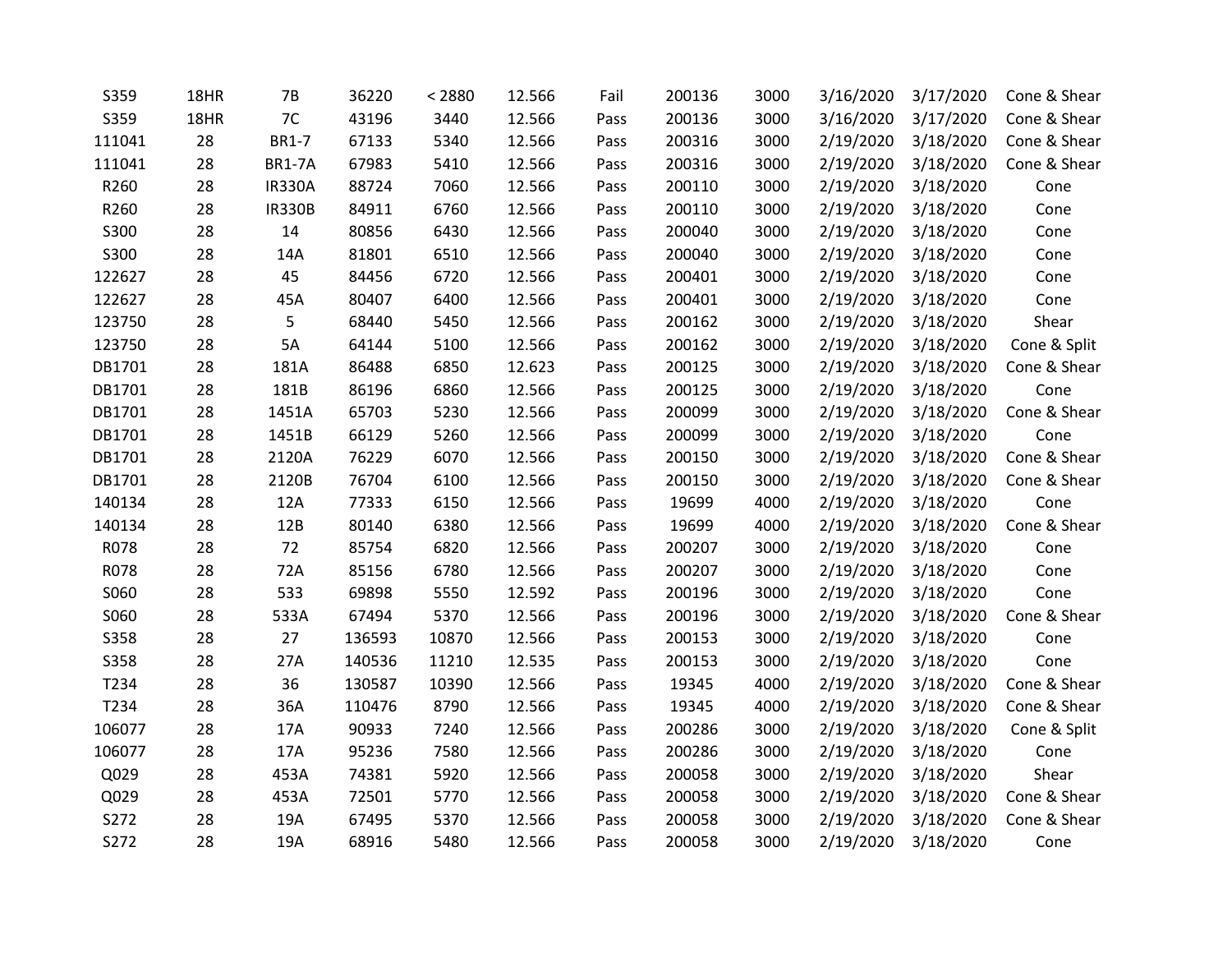| T079       | 28 | 84A       | 77338  | 6150  | 12.566 | Pass | 200066 | 3000 | 2/19/2020 | 3/18/2020 | Cone         |
|------------|----|-----------|--------|-------|--------|------|--------|------|-----------|-----------|--------------|
| T079       | 28 | 84A       | 71133  | 5660  | 12.566 | Pass | 200066 | 3000 | 2/19/2020 | 3/18/2020 | Cone & Split |
| T281       | 28 | 49A       | 68261  | 5430  | 12.566 | Pass | 200084 | 3000 | 2/19/2020 | 3/18/2020 | Columnar     |
| T281       | 28 | 49A       | 67245  | 5350  | 12.566 | Pass | 200084 | 3000 | 2/19/2020 | 3/18/2020 | Columnar     |
| T345       | 28 | 13A       | 65176  | 5190  | 12.566 | Pass | 200249 | 3000 | 2/19/2020 | 3/18/2020 | Cone         |
| T345       | 28 | 13A       | 62913  | 5010  | 12.566 | Pass | 200249 | 3000 | 2/19/2020 | 3/18/2020 | Cone         |
| T350       | 28 | <b>9A</b> | 64026  | 5100  | 12.566 | Pass | 200320 | 3000 | 2/19/2020 | 3/18/2020 | Cone & Shear |
| T350       | 28 | <b>9A</b> | 63782  | 5080  | 12.566 | Pass | 200320 | 3000 | 2/19/2020 | 3/18/2020 | Cone & Shear |
| <b>DZA</b> | 28 | 10D       | 85133  | 6770  | 12.566 | Pass | 200370 | 5000 | 2/19/2020 | 3/18/2020 | Cone & Shear |
| <b>DZA</b> | 28 | 10D       | 88777  | 7060  | 12.566 | Pass | 200370 | 5000 | 2/19/2020 | 3/18/2020 | Cone & Shear |
| <b>DZA</b> | 28 | 10L       | 120058 | 9550  | 12.566 | Pass | 200370 | 5000 | 2/19/2020 | 3/18/2020 | Cone         |
| <b>DZA</b> | 28 | 10L       | 116373 | 9260  | 12.566 | Pass | 200370 | 5000 | 2/19/2020 | 3/18/2020 | Cone & Shear |
| <b>DZA</b> | 28 | 19D       | 158674 | 12630 | 12.566 | Pass | 200370 | 7000 | 2/19/2020 | 3/18/2020 | Cone         |
| <b>DZA</b> | 28 | 19D       | 147737 | 11760 | 12.566 | Pass | 200370 | 7000 | 2/19/2020 | 3/18/2020 | Cone & Shear |
| R272       | 28 | D230      | 95531  | 7610  | 12.548 | Pass | 200301 | 3000 | 2/19/2020 | 3/18/2020 | Cone & Shear |
| R272       | 28 | D230A     | 95125  | 7570  | 12.566 | Pass | 200301 | 3000 | 2/19/2020 | 3/18/2020 | Cone         |
| T070       | 28 | 12        | 71949  | 5710  | 12.598 | Pass | 200561 | 3000 | 2/19/2020 | 3/18/2020 | Cone         |
| T070       | 28 | 12A       | 74700  | 5940  | 12.566 | Pass | 200561 | 3000 | 2/19/2020 | 3/18/2020 | Cone & Shear |
| T283       | 28 | 5         | 74453  | 5920  | 12.566 | Pass | 200099 | 3000 | 2/19/2020 | 3/18/2020 | Cone         |
| T283       | 28 | 5A        | 73258  | 5830  | 12.566 | Pass | 200099 | 3000 | 2/19/2020 | 3/18/2020 | Cone & Shear |
| T285       | 28 | 11        | 107466 | 8510  | 12.636 | Pass | 200071 | 4000 | 2/19/2020 | 3/18/2020 | Cone         |
| T285       | 28 | 11A       | 109927 | 8750  | 12.566 | Pass | 200071 | 4000 | 2/19/2020 | 3/18/2020 | Cone         |
| S202       | 28 | 116       | 93135  | 7410  | 12.566 | Pass | 200150 | 3000 | 2/19/2020 | 3/18/2020 | Cone & Shear |
| S202       | 28 | 116A      | 88541  | 7050  | 12.566 | Pass | 200150 | 3000 | 2/19/2020 | 3/18/2020 | Cone         |
| DB1701     | 28 | 676A      | 153035 | 5410  | 28.274 | Pass | 200098 | 3000 | 2/19/2020 | 3/18/2020 | Cone & Shear |
| DB1701     | 28 | 676B      | 157998 | 5590  | 28.274 | Pass | 200098 | 3000 | 2/19/2020 | 3/18/2020 | Cone & Shear |
| P230       | 28 | 1735      | 61739  | 4910  | 12.566 | Pass | 200155 | 4000 | 2/19/2020 | 3/18/2020 | Cone & Shear |
| P230       | 28 | 1735A     | 61760  | 4910  | 12.566 | Pass | 200155 | 4000 | 2/19/2020 | 3/18/2020 | Cone & Split |
| P230       | 28 | 1736      | 76066  | 6050  | 12.566 | Pass | 200155 | 4000 | 2/19/2020 | 3/18/2020 | Cone & Split |
| P230       | 28 | 1736A     | 78875  | 6280  | 12.566 | Pass | 200155 | 4000 | 2/19/2020 | 3/18/2020 | Columnar     |
| R243       | 28 | 134       | 66344  | 5280  | 12.566 | Pass | 200527 | 3000 | 2/19/2020 | 3/18/2020 | Shear        |
| R243       | 28 | 134A      | 71350  | 5680  | 12.566 | Pass | 200527 | 3000 | 2/19/2020 | 3/18/2020 | Cone         |
| R243       | 28 | 135       | 65604  | 5220  | 12.566 | Pass | 200527 | 3000 | 2/19/2020 | 3/18/2020 | Cone & Shear |
| R243       | 28 | 135A      | 67112  | 5340  | 12.566 | Pass | 200527 | 3000 | 2/19/2020 | 3/18/2020 | Cone & Shear |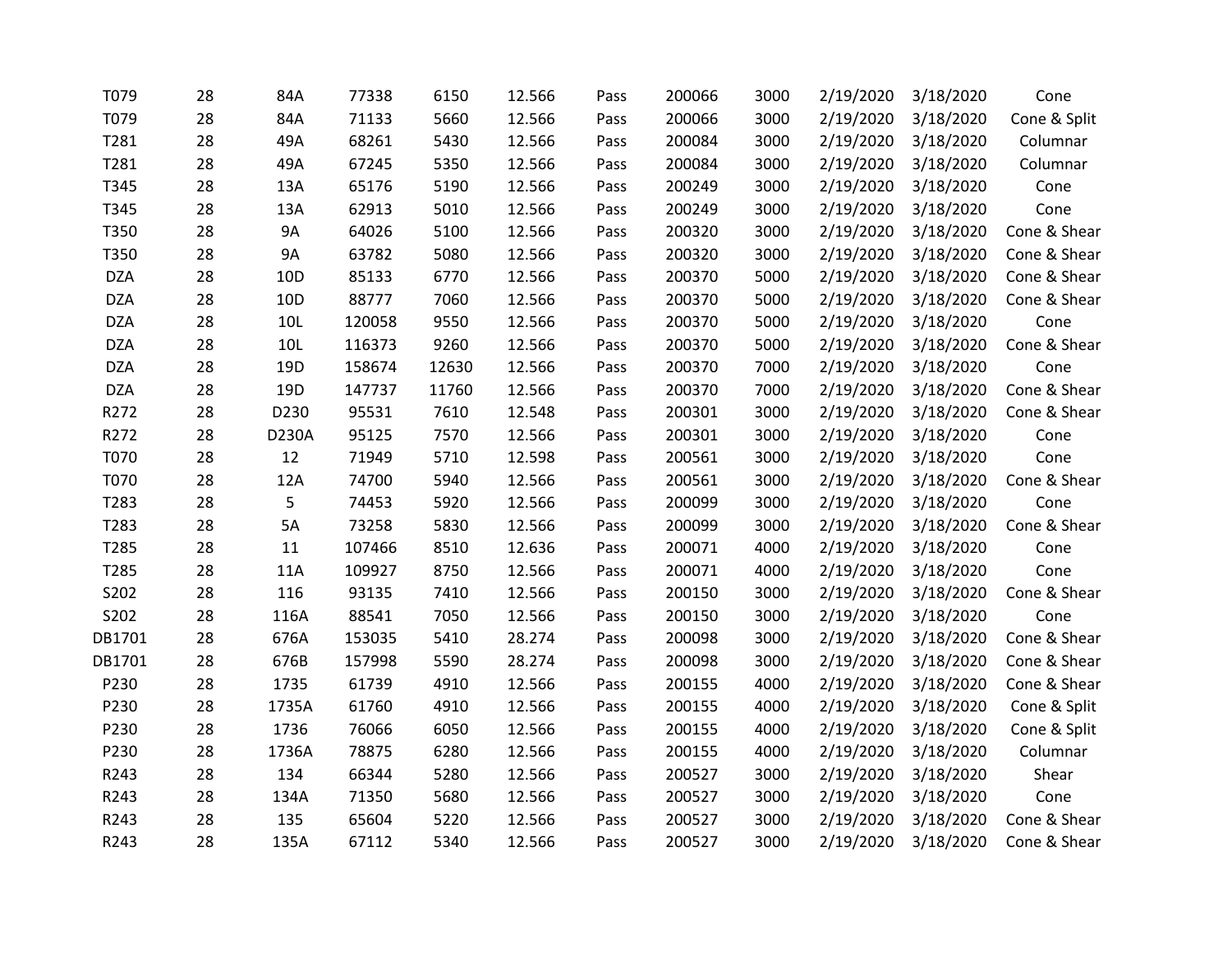| Q297   | 28 | 352A         | 105413 | 8390   | 12.566 | Pass | 200286         | 3000 | 2/19/2020 | 3/18/2020 | Cone         |
|--------|----|--------------|--------|--------|--------|------|----------------|------|-----------|-----------|--------------|
| Q297   | 28 | 352A         | 108776 | 8660   | 12.566 | Pass | 200286         | 3000 | 2/19/2020 | 3/18/2020 | Cone         |
| S258   | 28 | 23A          | 62501  | 4970   | 12.566 | Pass | 200210         | 3000 | 2/19/2020 | 3/18/2020 | Cone & Shear |
| S258   | 28 | 23A          | 62576  | 4980   | 12.566 | Pass | 200210         | 3000 | 2/19/2020 | 3/18/2020 | Cone & Shear |
| T343   | 28 | 4A           | 60371  | 4800   | 12.566 | Pass | 200322         | 4000 | 2/19/2020 | 3/18/2020 | Cone & Split |
| T343   | 28 | 4A           | 60828  | 4840   | 12.566 | Pass | 200322         | 4000 | 2/19/2020 | 3/18/2020 | Cone & Shear |
| T397   | 22 | 1ARB         | 121626 | 9680   | 12.566 | Pass | 200031         | 7000 | 2/25/2020 | 3/18/2020 | Cone         |
| T397   | 22 | 1ARB         | 122562 | 9750   | 12.566 | Pass | 200031         | 7000 | 2/25/2020 | 3/18/2020 | Cone         |
| T397   | 19 | 2ARB         | 122247 | 9730   | 12.566 | Pass | 200031         | 7000 | 2/28/2020 | 3/18/2020 | Cone & Shear |
| T397   | 19 | 2ARB         | 139296 | 11080  | 12.566 | Pass | 200031         | 7000 | 2/28/2020 | 3/18/2020 | Cone & Shear |
| DB1701 | 28 | 182A         | 83076  | 6640   | 12.516 | Pass | 200147         | 3000 | 2/20/2020 | 3/19/2020 | Cone & Split |
| DB1701 | 28 | 182B         | 77080  | 6130   | 12.566 | Pass | 200147         | 3000 | 2/20/2020 | 3/19/2020 | Cone         |
| DB1701 | 28 | 784A         | 82728  | 6580   | 12.566 | Pass | 200099         | 3000 | 2/20/2020 | 3/19/2020 | Cone & Shear |
| DB1701 | 28 | 784B         | 83172  | 6620   | 12.566 | Pass | 200099         | 3000 | 2/20/2020 | 3/19/2020 | Cone & Shear |
| DB1701 | 28 | 2121A        | 62973  | 5010   | 12.566 | Pass | 200099         | 3000 | 2/20/2020 | 3/19/2020 | Cone & Shear |
| DB1701 | 28 | 2121B        | 62546  | 4980   | 12.566 | Pass | 200099         | 3000 | 2/20/2020 | 3/19/2020 | Cone         |
| 106077 | 28 | G13A         | 95956  | 7640   | 12.566 | Pass | <b>GROUT</b>   | 4000 | 2/20/2020 | 3/19/2020 | Columnar     |
| 106077 | 28 | G13A         | 41138  | < 3270 | 12.566 | Fail | <b>GROUT</b>   | 4000 | 2/20/2020 | 3/19/2020 | Cone & Shear |
| T281   | 28 | 50A          | 78357  | 6240   | 12.566 | Pass | 200084         | 3000 | 2/20/2020 | 3/19/2020 | Columnar     |
| T281   | 28 | 50A          | 72121  | 5740   | 12.566 | Pass | 200084         | 3000 | 2/20/2020 | 3/19/2020 | Columnar     |
| T296   | 28 | 5ARB         | 134378 | 10690  | 12.566 | Pass | 200031         | 7000 | 2/20/2020 | 3/19/2020 | Cone         |
| T296   | 28 | 5ARB         | 133796 | 10650  | 12.566 | Pass | 200031         | 7000 | 2/20/2020 | 3/19/2020 | Cone & Shear |
| R279   | 28 | 160A         | 60850  | 4840   | 12.566 | Pass | 200406         | 3000 | 2/20/2020 | 3/19/2020 | Cone & Split |
| R279   | 28 | 160A         | 57521  | 4580   | 12.566 | Pass | 200406         | 3000 | 2/20/2020 | 3/19/2020 | Cone & Shear |
| S307   | 28 | 22           | 84668  | 6770   | 12.504 | Pass | 200396         | 3000 | 2/20/2020 | 3/19/2020 | Cone         |
| S307   | 28 | 22A          | 74706  | 5940   | 12.566 | Pass | 200396         | 3000 | 2/20/2020 | 3/19/2020 | Cone & Shear |
| T081   | 28 | $\mathbf{1}$ | 91772  | 7300   | 12.579 | Pass | 200453         | 3000 | 2/20/2020 | 3/19/2020 | Cone         |
| T081   | 28 | 1A           | 88507  | 7040   | 12.566 | Pass | 200453         | 3000 | 2/20/2020 | 3/19/2020 | Cone & Shear |
| T283   | 28 | 6            | 63646  | 5060   | 12.566 | Pass | 200189         | 3000 | 2/20/2020 | 3/19/2020 | Cone         |
| T283   | 28 | 6A           | 62013  | 4930   | 12.566 | Pass | 200189         | 3000 | 2/20/2020 | 3/19/2020 | Cone         |
| T924   | 28 | 14           | 129885 | 10340  | 12.566 | Pass | <b>BAG MIX</b> | 3000 | 2/20/2020 | 3/19/2020 | Columnar     |
| T924   | 28 | 14A          | 131626 | 10470  | 12.566 | Pass | <b>BAG MIX</b> | 3000 | 2/20/2020 | 3/19/2020 | Columnar     |
| T154   | 28 | 59           | 69886  | 5560   | 12.566 | Pass | 19345          | 3000 | 2/20/2020 | 3/19/2020 | Columnar     |
| T154   | 28 | 59A          | 124940 | 9940   | 12.566 | Pass | 19345          | 3000 | 2/20/2020 | 3/19/2020 | Columnar     |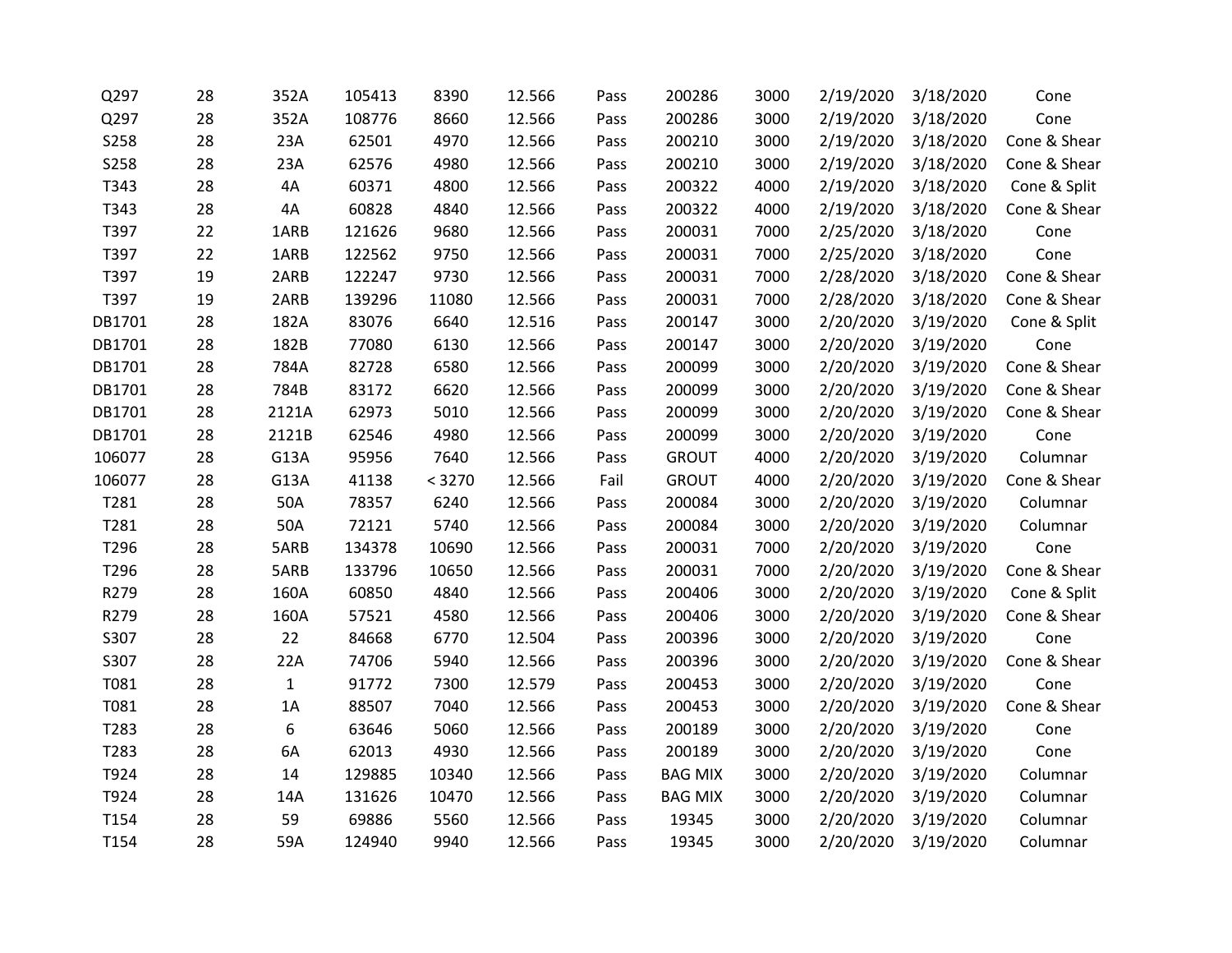| T265   | 28 | 6A             | 79146  | 6300  | 12.566 | Pass | <b>GROUT</b> | 3000 | 2/20/2020 | 3/19/2020 | Cone & Shear |
|--------|----|----------------|--------|-------|--------|------|--------------|------|-----------|-----------|--------------|
| T265   | 28 | 6A             | 75242  | 5990  | 12.566 | Pass | <b>GROUT</b> | 3000 | 2/20/2020 | 3/19/2020 | Columnar     |
| T299   | 28 | 4A             | 71260  | 5670  | 12.566 | Pass | <b>GROUT</b> | 3000 | 2/20/2020 | 3/19/2020 | Columnar     |
| T299   | 28 | 4A             | 65977  | 5250  | 12.566 | Pass | <b>GROUT</b> | 3000 | 2/20/2020 | 3/19/2020 | Columnar     |
| DB1701 | 28 | 1452A          | 107595 | 8560  | 12.566 | Pass | 200099       | 3000 | 2/21/2020 | 3/20/2020 | Cone         |
| DB1701 | 28 | 1452B          | 114174 | 9090  | 12.566 | Pass | 200099       | 3000 | 2/21/2020 | 3/20/2020 | Cone         |
| R260   | 28 | <b>IR331A</b>  | 93816  | 7470  | 12.566 | Pass | 200509       | 3000 | 2/21/2020 | 3/20/2020 | Cone         |
| R260   | 28 | <b>IR331B</b>  | 88930  | 7080  | 12.566 | Pass | 200509       | 3000 | 2/21/2020 | 3/20/2020 | Cone & Shear |
| T234   | 28 | 37             | 137955 | 10980 | 12.566 | Pass | 19345        | 4000 | 2/21/2020 | 3/20/2020 | Cone & Shear |
| T234   | 28 | 37A            | 146721 | 11680 | 12.566 | Pass | 19345        | 4000 | 2/21/2020 | 3/20/2020 | Cone & Shear |
| 106077 | 28 | G14A           | 126356 | 10060 | 12.566 | Pass | <b>GROUT</b> | 4000 | 2/21/2020 | 3/20/2020 | Columnar     |
| 106077 | 28 | G14A           | 99201  | 7890  | 12.566 | Pass | <b>GROUT</b> | 4000 | 2/21/2020 | 3/20/2020 | Columnar     |
| T281   | 28 | 51A            | 42831  | 3420  | 12.541 | Pass | 200084       | 3000 | 2/21/2020 | 3/20/2020 | Columnar     |
| T281   | 28 | 51A            | 87649  | 6970  | 12.566 | Pass | 200084       | 3000 | 2/21/2020 | 3/20/2020 | Columnar     |
| T016   | 28 | 84             | 96600  | 7630  | 12.661 | Pass | 200297       | 3000 | 2/21/2020 | 3/20/2020 | Cone         |
| T016   | 28 | 84A            | 96422  | 7670  | 12.566 | Pass | 200297       | 3000 | 2/21/2020 | 3/20/2020 | Cone & Shear |
| T016   | 28 | 85             | 102712 | 8170  | 12.566 | Pass | 200297       | 3000 | 2/21/2020 | 3/20/2020 | Cone         |
| T016   | 28 | 85A            | 103474 | 8230  | 12.566 | Pass | 200297       | 3000 | 2/21/2020 | 3/20/2020 | Cone         |
| T081   | 28 | $\overline{2}$ | 90806  | 7140  | 12.711 | Pass | 200453       | 3000 | 2/21/2020 | 3/20/2020 | Cone         |
| T081   | 28 | 2A             | 84718  | 6740  | 12.566 | Pass | 200453       | 3000 | 2/21/2020 | 3/20/2020 | Cone         |
| 122627 | 28 | 46             | 68890  | 5480  | 12.566 | Pass | 200401       | 3000 | 2/21/2020 | 3/20/2020 | Cone         |
| 122627 | 28 | 46A            | 74279  | 5910  | 12.566 | Pass | 200401       | 3000 | 2/21/2020 | 3/20/2020 | Cone         |
| DB1701 | 28 | 785A           | 75188  | 5960  | 12.61  | Pass | 200095       | 4000 | 2/21/2020 | 3/20/2020 | Cone & Shear |
| DB1701 | 28 | 785B           | 68911  | 5480  | 12.566 | Pass | 200095       | 4000 | 2/21/2020 | 3/20/2020 | Cone & Shear |
| P230   | 28 | 1737           | 68869  | 5480  | 12.566 | Pass | 200154       | 3000 | 2/21/2020 | 3/20/2020 | Cone & Shear |
| P230   | 28 | 1737A          | 71243  | 5670  | 12.566 | Pass | 200154       | 3000 | 2/21/2020 | 3/20/2020 | Cone & Shear |
| P230   | 28 | 1738           | 84252  | 6700  | 12.566 | Pass | 20155        | 4000 | 2/21/2020 | 3/20/2020 | Cone         |
| P230   | 28 | 1738A          | 85510  | 6800  | 12.566 | Pass | 20155        | 4000 | 2/21/2020 | 3/20/2020 | Cone         |
| 125190 | 28 | 6              | 73316  | 5830  | 12.566 | Pass | 200162       | 3000 | 2/21/2020 | 3/20/2020 | Cone & Shear |
| 125190 | 28 | 6A             | 70230  | 5590  | 12.566 | Pass | 200162       | 3000 | 2/21/2020 | 3/20/2020 | Shear        |
| R243   | 28 | 136            | 79427  | 6320  | 12.566 | Pass | 200527       | 3000 | 2/21/2020 | 3/20/2020 | Cone         |
| R243   | 28 | 136A           | 73117  | 5820  | 12.566 | Pass | 200527       | 3000 | 2/21/2020 | 3/20/2020 | Cone         |
| DB1801 | 28 | 36             | 71901  | 5710  | 12.592 | Pass | 200154       | 3000 | 2/21/2020 | 3/20/2020 | Cone & Shear |
| DB1801 | 28 | 36A            | 75241  | 5990  | 12.566 | Pass | 200154       | 3000 | 2/21/2020 | 3/20/2020 | Cone         |